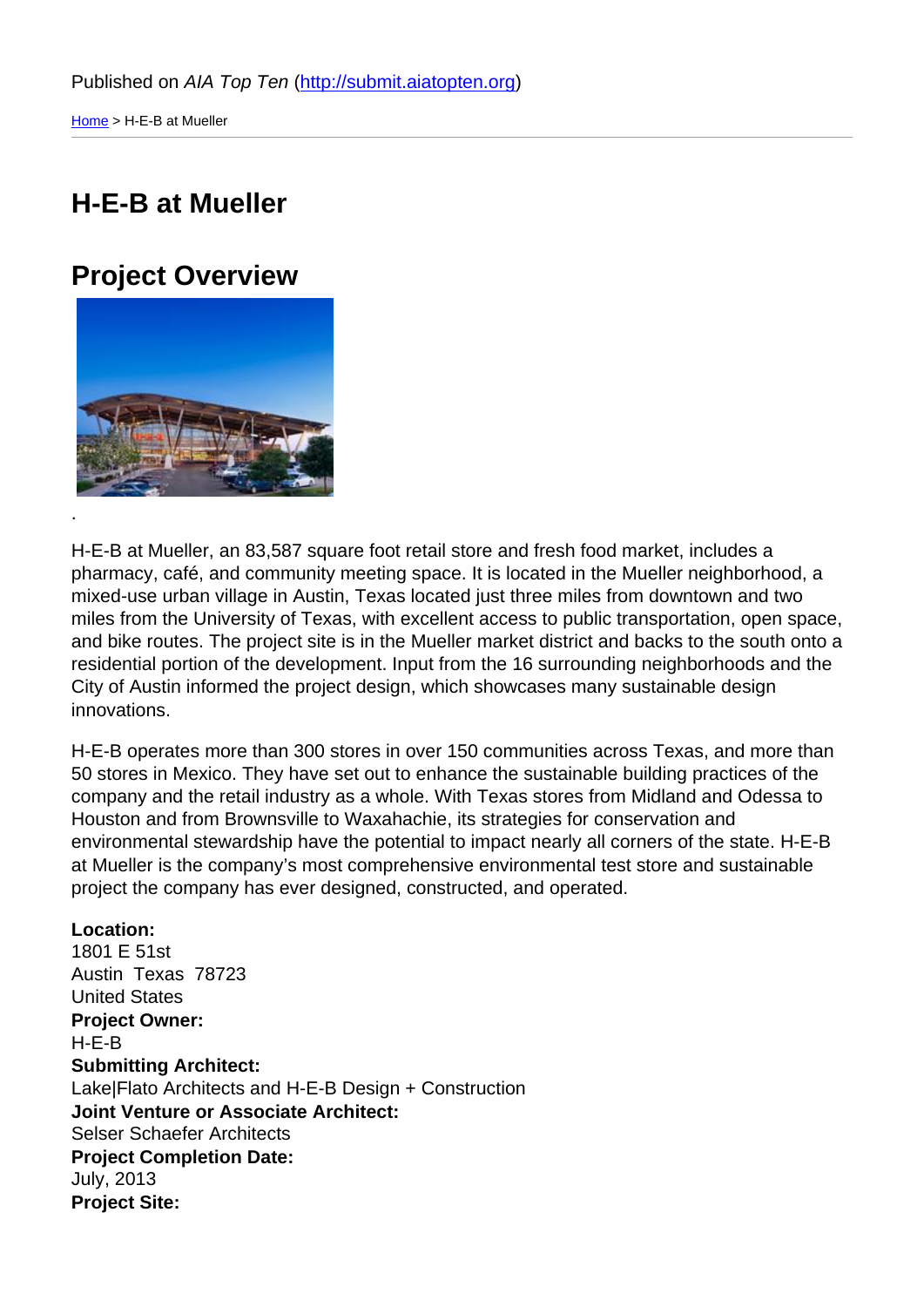Brownfield Site **Project Type:**  Food Sales – Supermarket/Grocery **Project Site Context/Setting:**  Urban **Other Building Description:**  New **Building or Project Gross Floor Area:**  83,587 square feet **BOMA Floor area method used?:**  No **Hours of Operation:**  Monday-Sunday 6am-12am

# **Design & Innovation**

Supermarkets and food service use more energy per square foot than any other commercial building sector and are more than twice as energy-intensive as office buildings and schools, primarily due to systems used to ensure safe fresh food. H-E-B's energy conservation allows them to pass on savings in the form of lower prices to their customers, who come from a broad spectrum of income levels and demographics. They partnered with Rocky Mountain **Institute** 

to develop a sustainability plan for all their stores, including new construction and retrofits. H-E-B at Mueller was the resulting pilot project and represents the company's greenest effort to date.

H-E-B at Mueller slashed its energy use by an estimated 64% over the grocery store national median while achieving a more comfortable customer environment. This was accomplished through a whole-system approach, reaping multiple benefits from single design moves.

The project addresses retail stores' unique energy challenges through advanced refrigeration/cooling systems, daylighting integrated with computer automated LED lighting, efficient equipment, and careful building design. H-E-B is the first supermarket retailer in North America to use a whole-store propane refrigeration system.

H-E-B at Mueller represents a market-driven response, supporting everyday low prices for their customers by reducing operating expenses.

# **Regional/Community Design**



H-E-B at Mueller is located at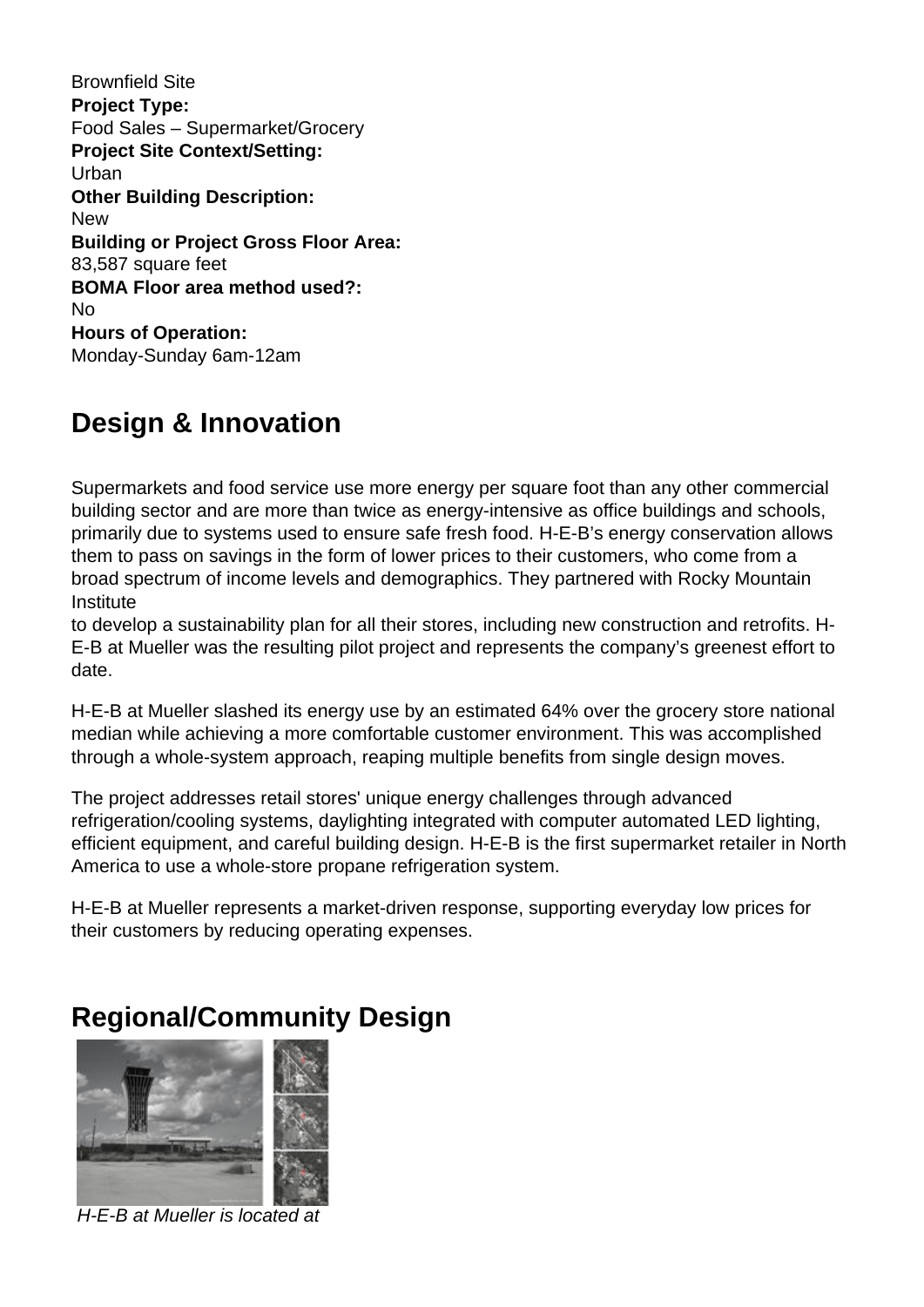the former Robert Mueller Municipal Airport site, which has been redeveloped into a sustainable urban village - Photo Credit: Dieter von Schramm, Google Earth, Lake|Flato Architects



An outdoor cafe with a bar and bandstand are located at the store entry, establishing a public space that leverages Austin's climate and unique culture of enjoying live music outdoors - Photo Credit: Mark Gaynor



The placement of the cafe and open kitchen at the front of the store create a lively gathering area and help to activate the space. The system and structure were purposely left exposed throughout the store. - Photo Credit: Dror Baldinger

.

The Robert Mueller Municipal Airport site has been redeveloped into a sustainable urban village. H-E-B Mueller is the anchor tenant for the Mueller development – It was one of the first major retailers to open in Mueller and drove residential and other commercial development in the neighborhood.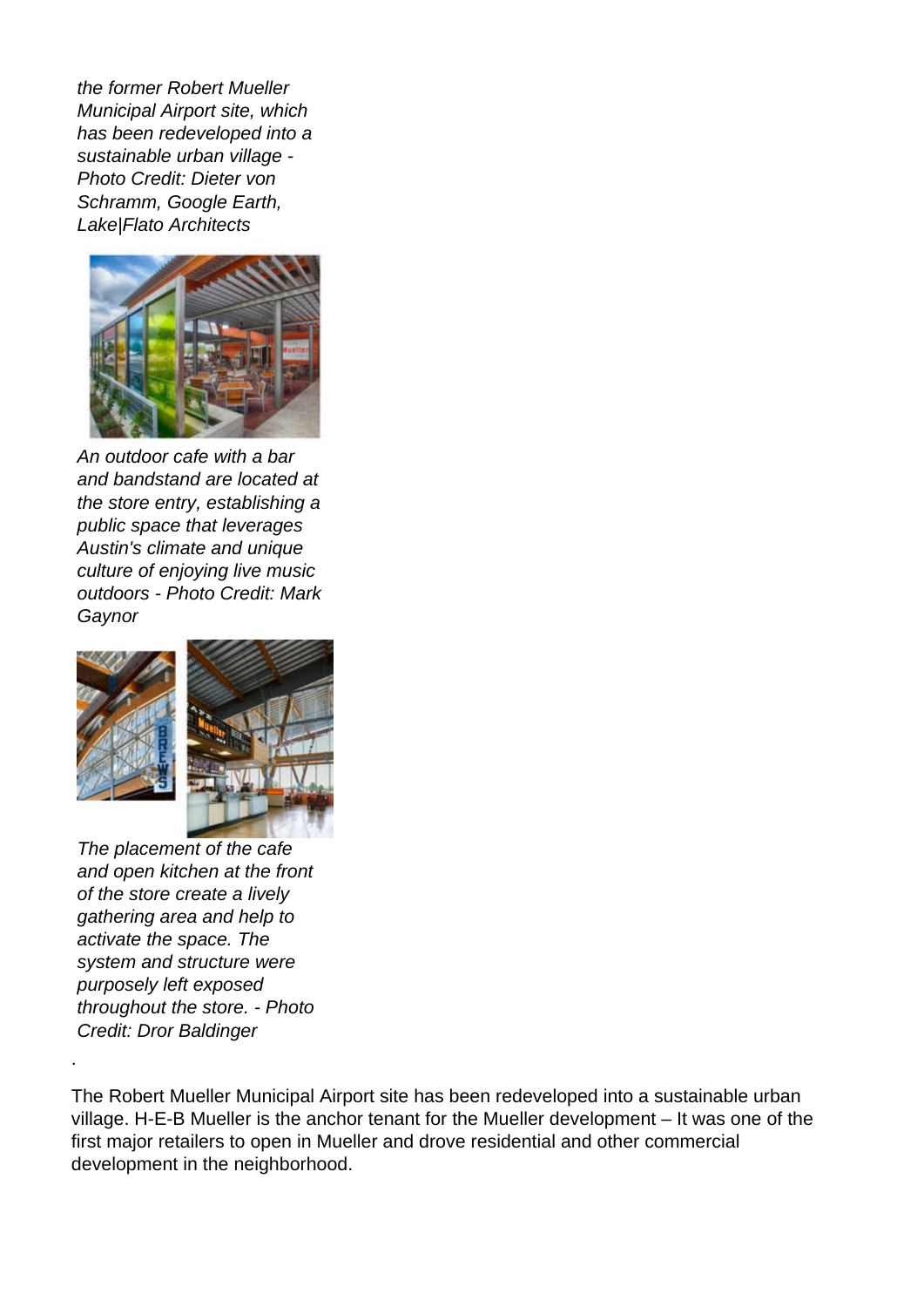Grocery stores serve as important neighborhood amenities, so H-E-B involved the community throughout the design process. The residents requested a community room, which was included in the project and can be reserved free of charge by area neighborhood associations through the store's Community Coordinator. An outdoor café with a bar and bandstand are located at the store entry, establishing a public space for community interaction. The café and bar offer locally crafted foods and beverages.

H-E-B's objective was to make sustainability (for instance, local organic food, more pleasant store environment) accessible to all customers, regardless of socio-economic status, as evidenced by their messaging reinforcing their brand and commitment to low prices based on lower store expenses.

The site offers excellent connectivity, extensive bike parking, and electric car charging stations, encouraging alternative transportation use. Bicycle parking stalls are long enough to accommodate bikes with trailers, and a bicycle repair station is included on site.

#### **Metrics Estimated percent of occupants using public transit, cycling or walking:**  10%

# **Land Use & Site Ecology**

The 700-acre Robert Mueller Municipal Airport site, vacated when Austin's airport relocated in 1999, was a brownfield. The former airport site participated in a voluntary clean-up and is now a LEED Neighborhood Development certified neighborhood.

Texas parking lots are typically "blazing hot" and H-E-B addressed this so the experience of arriving at the Mueller store would be pleasant. The parking areas use partial tree shading to reduce urban heat island effect and provide a cooler walk into the store, which is particularly important for Austin's hot humid climate. The roof uses a highly reflective white membrane (and a reflective ceramic coating on the canopy) to further reduce heat island effect.

H-E-B at Mueller strategically located outdoor LED lighting to improve nighttime visibility through glare reduction and reduce development impact from lighting on nocturnal environments. This resulted in a well-lit parking area that feels safe and inviting at night.

Rain gardens capture runoff from the parking lot, acting as a natural filtration system and slowing the flow of water into the regional water quality system. Native landscaping species, sourced within 100 miles of the store, ensure local climate tolerance and provide unique Texas character to the site.

# **Bioclimatic Design**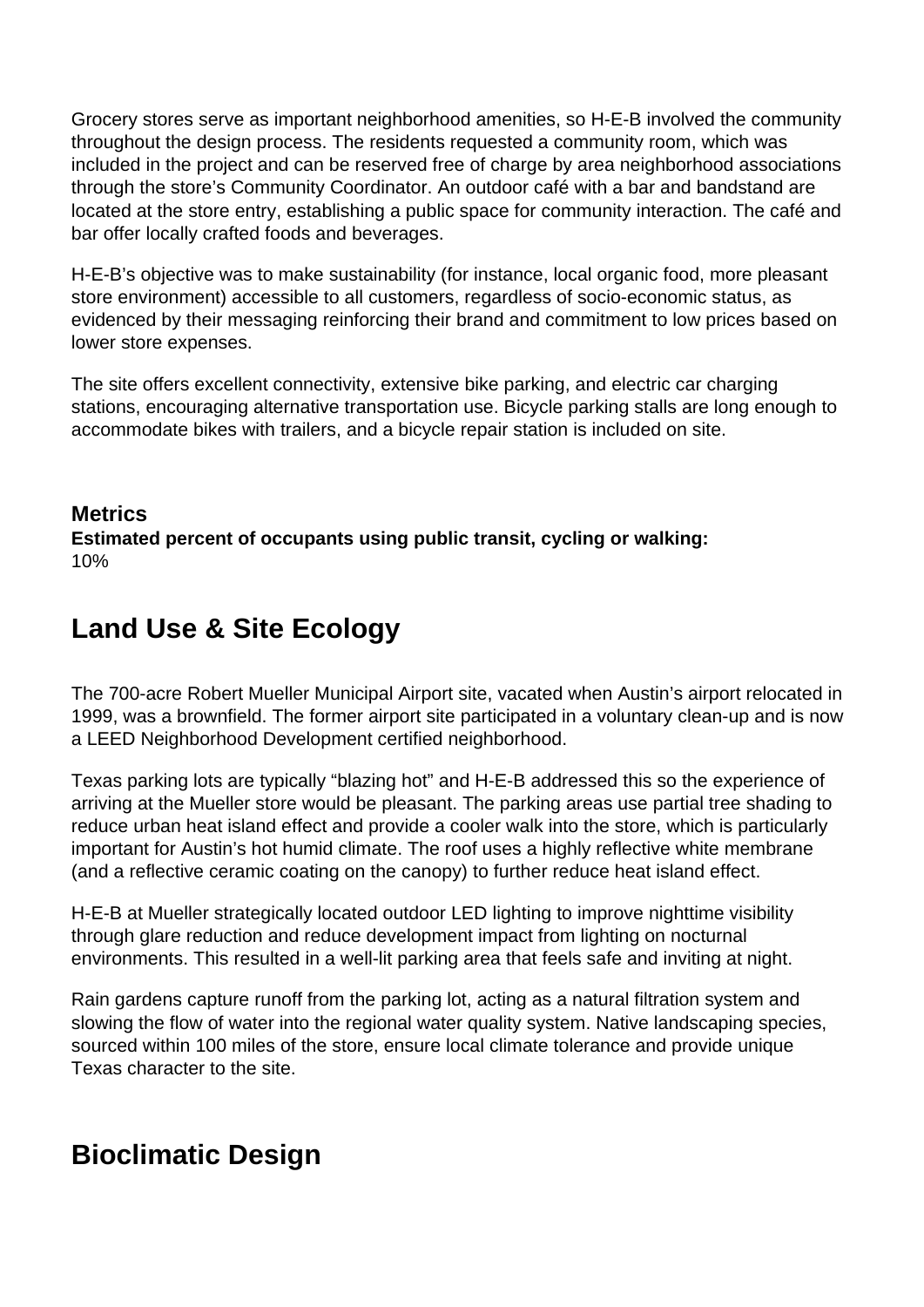

Austin's climate was carefully analyzed to identify strategies that expand thermal comfort for building users - Photo Credit: Climate Consultant, Ladybug for Rhino, Lake|Flato **Architects** 



The store has a "Texas-size" vestibule – large enough that as people enter or exit, the first door has time to close before the second door opens - Photo Credit: Dror **Baldinger** 

.

Energy modeling demonstrated that infiltration of hot humid air constitutes 18% of the store's HVAC load. The team responded with tight construction detailing, including an airlock store design with vestibules and a receiving area separated from the main building volume by walls sealed to roof decks and gasketed doors (trucks can deliver goods without introducing infiltration), enhanced insulation, and sealed joints.

The store has a "Texas-size" vestibule – large enough that as people enter or exit, the first door has time to close before the second door opens. During busy times, when the doors are sometimes open simultaneously, the air pressure in the vestibule draws excess thermal load (both hot or cold air and humidity) out of the vestibule and exhausts it out the top. This also captures outside contaminants before they enter the store. The vestibule doors are positioned to avoid prevailing winds.

The approach from the parking lot is designed to be a series of transitional microclimates, from tree shaded exterior space, to exterior space shaded by the sloped canopy roof with a ceramic coating, with the roof extending over the enclosed unconditioned vestibule, and extending further over the front of the conditioned interior store.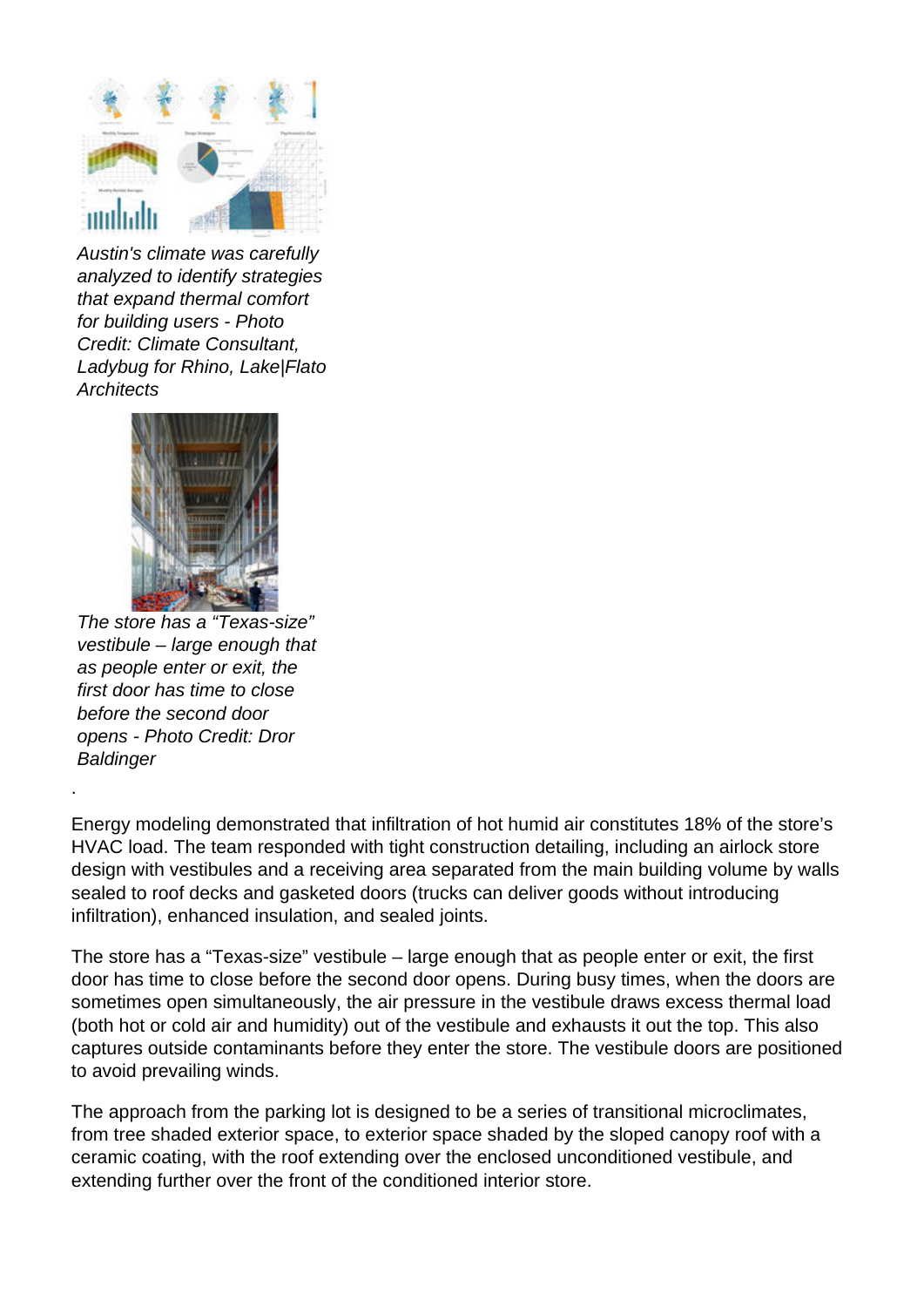# **Light & Air**



A skylight optimization study was conducted to identify the best glazing geometry for providing uniform, indirect daylight - Photo Credit: Arup





Daylighting was a key component to the design and strategies were put in place to provide ample natural light to shoppers as well as employees - Photo Credit: Dror Baldinger, Ray Briggs

.

A skylight study was conducted to identify the glazing geometry that provided optimal energy performance, daylight autonomy, and uniformity. North-facing rooftop light monitors with clerestories provide abundant glare-free indirect daylight, with electric lighting filling in when daylight is not existent or adequate, and highlighting product and wayfinding. The store has a slightly lower ceiling overall, so providing the clerestory roof adds enough interest and height differential to avoid an oppressive feeling ceiling. The reduced building wall height somewhat offsets the higher cost of the rooftop monitors. Well-designed nighttime lighting reduces glare and eyestrain. All LED lighting was used (parking lot, building exterior and interior, walk-in coolers and freezers, and refrigerated display cases) and are controlled according to store hours and daylight conditions.

H-E-B's objective was to provide a pleasant shopping experience at the Mueller store, including thermal comfort (no cold refrigerated aisles). Destratification fans to push down warmer air for heating of colder areas. Passive chilled beams were installed in the community room, employee break room, and administrative offices. Seasonal space temperature and humidity settings are used to connect users inside the store to outdoor conditions, which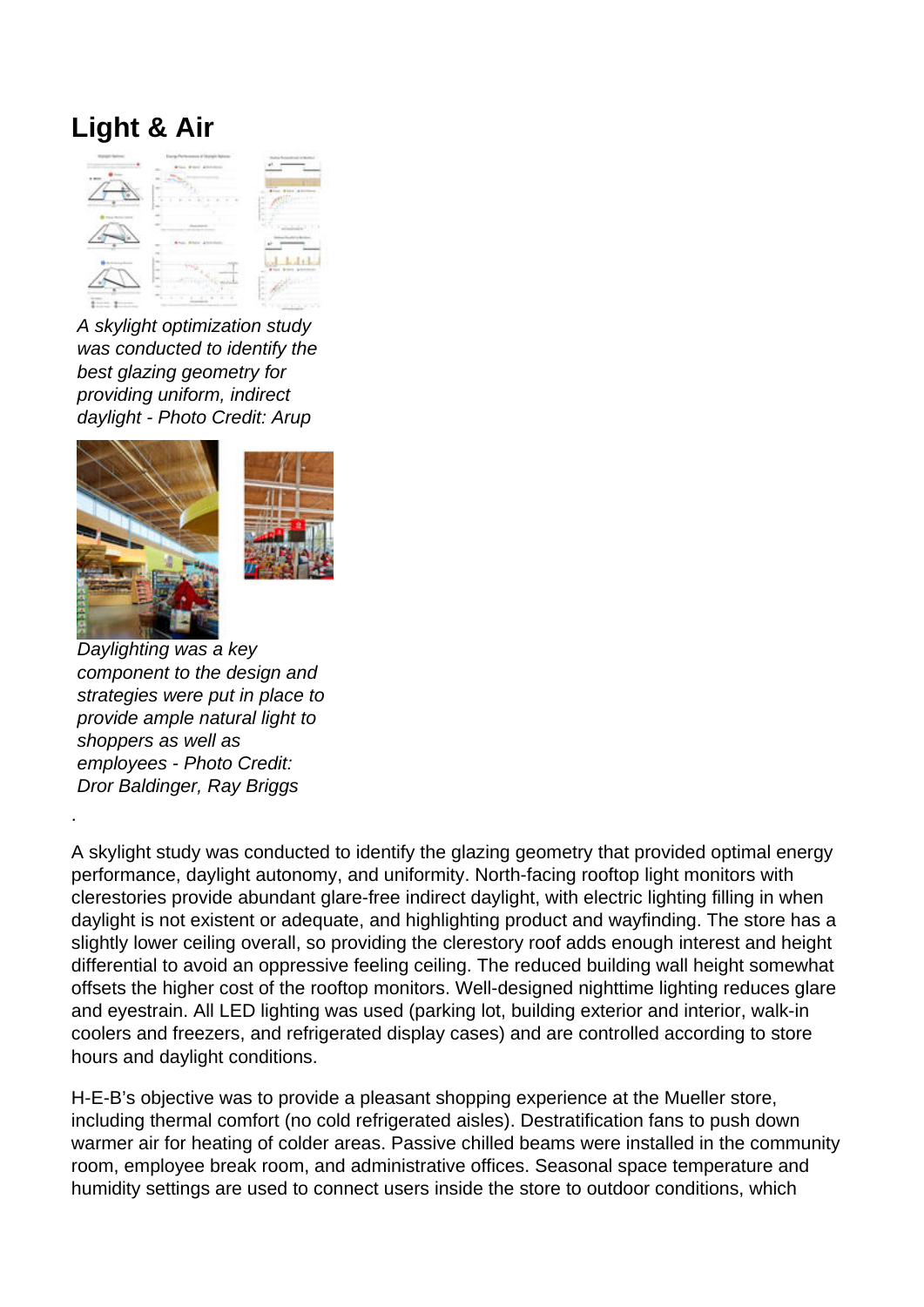reduces energy consumption and improves user satisfaction.

**Metrics Daylighting at levels that allow lights to be off during daylight hours:**  93% **Views to the Outdoors:**  50% **Within 15 feet of an operable window:**  0%

#### **Water Cycle**



Refrigerated cases contributed to the store's energy and water use reductions. - Photo Credit: Dror Baldinger, Ray Briggs

H-E-B identified a multi-benefit water saving opportunity in eliminating ice in food displays. Refrigerated cases are superior to ice in maintaining product quality and safety, and ice in cases serves only as a presentation enhancement. Eliminating food display ice not only conserves water, but also conserves energy, reduces equipment and maintenance costs, eliminates store labor expense associated with loading and unloading ice in displays, and reduces the risk of slip and falls.

Parking lot runoff is filtered and treated through landscape and drainage strategies. On-site rain gardens manage 100% of stormwater.

H-E-B at Mueller does not use potable water for any end uses not requiring it (landscape irrigation, toilet and urinal flushing), but instead utilizes the City of Austin's reclaimed water system for these needs. Reclaimed water is combined with air conditioning condensate for cooling tower make-up water. 82% of the store's total water consumption is provided by cityprovided reclaimed water, which is 1/4 the cost of potable water. By reducing water demands where practical and maximizing use of reclaimed water, H-E-B at Mueller was able to substantially lower its total water bill.

#### **Metrics**

.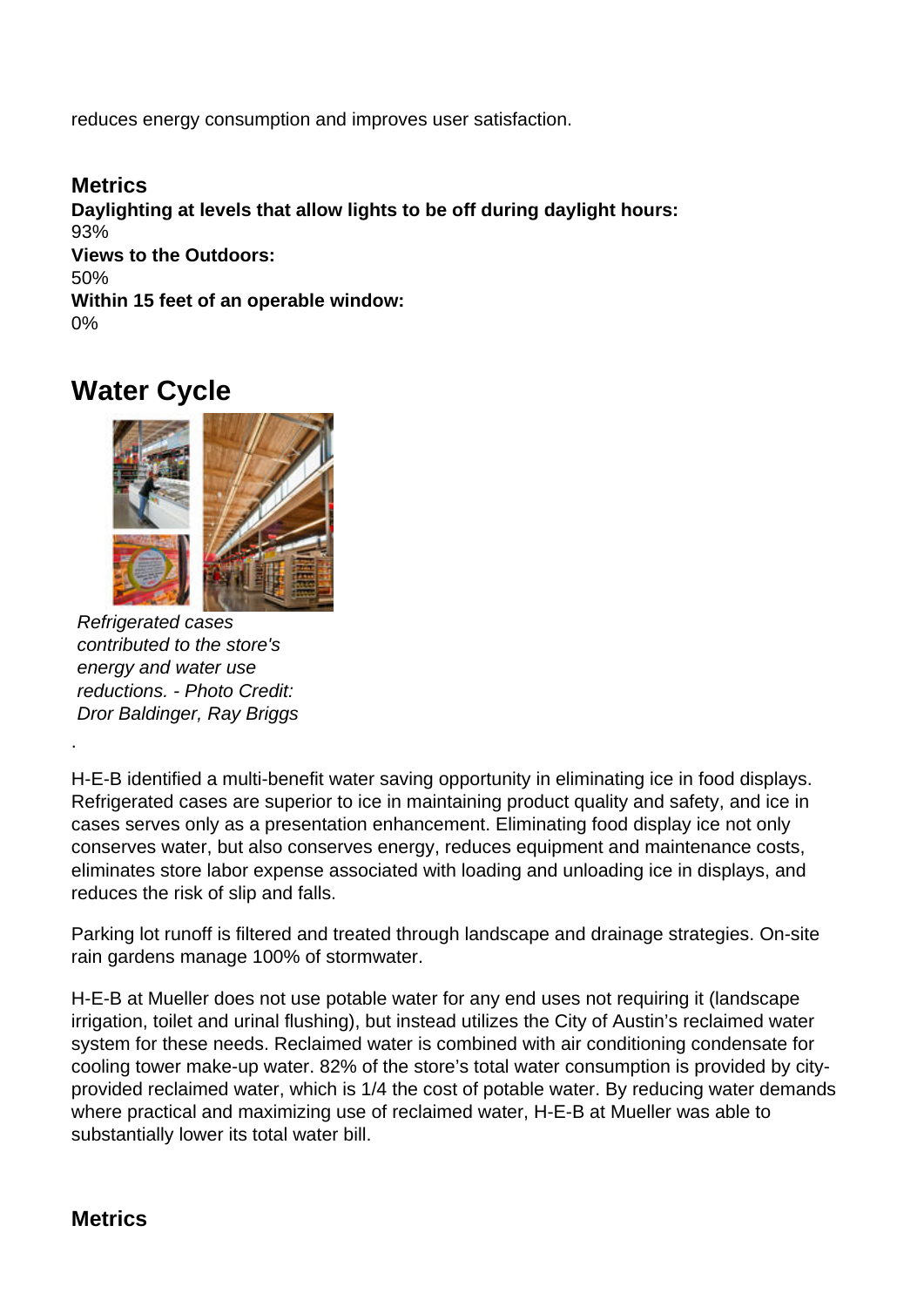**Percent reduction of regulated potable water:**  60% **Is potable water used for irrigation:**  No **Percent of rainwater from maximum anticipated 24 hour, 2-year storm event that can be managed onsite:**  100%

### **Energy Flows & Energy Future**



Design phase energy models estimated that the store would exceed the 2013 2030 Challenge target of 60% reduction. - Photo Credit: Lake|Flato Architects

.

To understand the savings H-E-B could achieve, the team first looked at where grocery store operations use energy. Of all utility costs (including truck fuel, landfill fees, water, gas, and electricity), store electricity is by far the biggest expense. Breaking store electricity down into end uses, the biggest portion goes to refrigeration (typically 50% for grocery stores), then refrigerated-case anti-sweat devices and other equipment, HVAC, and then lighting. Understanding that HVAC and refrigeration together make up the majority of a store's energy load, the team determined that addressing this would have the most impact on reducing overall store energy use. Demand-side efficiency measures were recommended, including high-efficiency fans and ductwork, a chiller plant with cooling tower, radiant cooling and heating, and desiccant dehumidification of outside air. These provided the best combination of energy efficiency and replicability to any H-E-B site.

An innovative propane refrigeration system with zero ozone depletion potential and low global warming potential allows for 95% less refrigerant than conventional systems. A 169 kW roofmounted solar photovoltaic system generates enough electricity to power all the store's lighting.

Design phase energy models estimated that the store would exceed the 2013 2030 Challenge target of 60% reduction

**Metrics Total pEUI:**  194 kBtu/sf/yr **Total EUI actual:**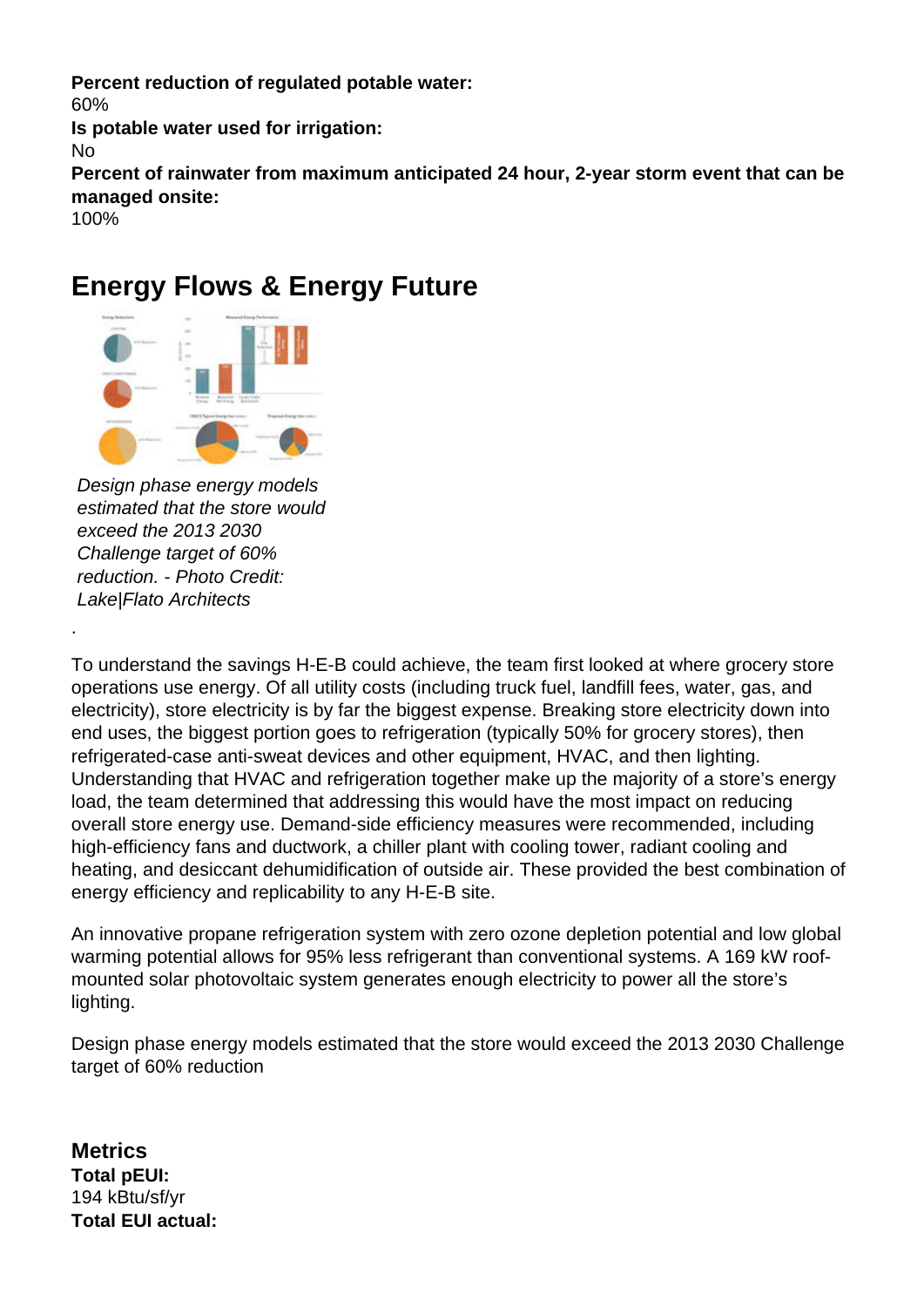245 kBtu/sf/yr Net pEUI: 185 kBtu/sf/yr Net EUI actual: 237 kBtu/sf/yr Percent Reduction from National Median EUI for Building Type (predicted): 64% Percent reduction actual: 57.00% Lighting Power Density: 0.92 watts/sf Upload Energy Data Attachment: EAp2\_CreditForm.pdf

#### [Materials & Con](http://submit.aiatopten.org/sites/default/files/EAp2_CreditForm.pdf)struction

H-E-B recognized that they have the vast opportunity to influence their six-million person customer base, so signage is installed throughout this project to educate shoppers on store operations and opportunities to manage waste at home - Photo Credit: Ray Briggs, Lake|Flato Architects

.

Biophilic elements are uncommon in grocery stores, but H-E-B at Mueller uses views, daylight, and a sculptural glass water wall (that still activates the space when water cannot be used due to seasonal restrictions) to enhance customer experience by reducing stress. The wood roof structure, including wood decking, acts as both an exposed ceiling and structural roof decking. This provides acoustic attenuation and a visually warmer, more natural appearance to the customer areas of the store interior.

Building materials contain 54% Texas-sourced content by value. Nontoxic finishes (eliminating vinyl floors and off-gassing paints for instance) improve indoor air quality.

H-E-B was already recovering over 50% of their operational waste, but expanded programs at Mueller to make them more aggressive and transparent to customers. H-E-B recognized that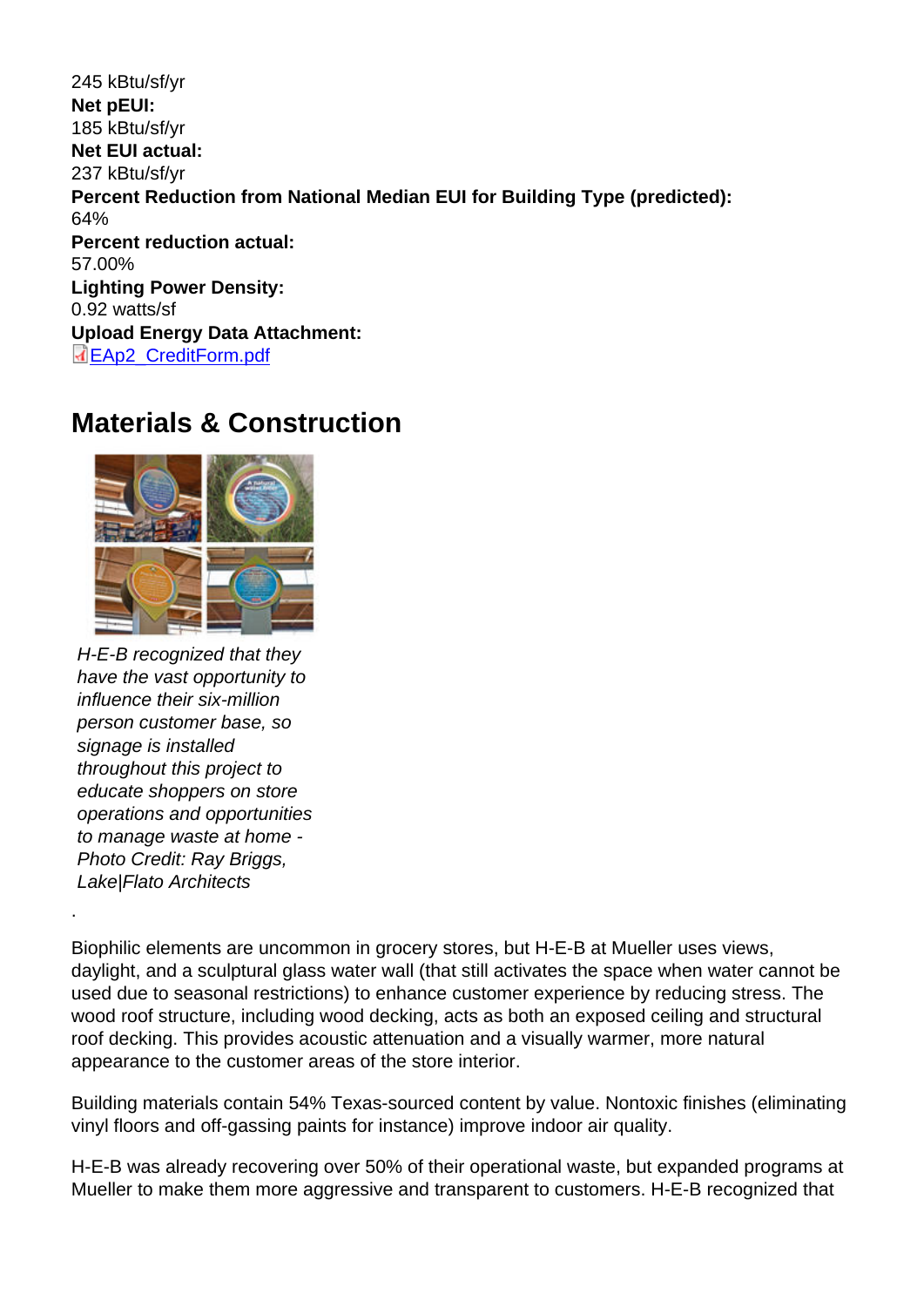they have the vast opportunity to influence their six-million person customer base, so signage is installed throughout this project to educate shoppers on store operations and opportunities to manage waste at home. Unsold produce that isn't suitable for the food bank – along with trimmings from fresh food and floral departments – is collected and composted at a local facility. Customers can recycle items in stations at store entries.

# **Long Life, Loose Fit**

The overall customer sales area of the store and its supporting systems were designed as one large space, to allow flexibility in fixture plan changes over the life of the store, especially in the grocery and general merchandise display area and display areas with mobile or loose fixtures. Displacement ventilation was considered for its potential to reduce store electricity by 4.6% but not selected primarily because it relies on getting ductwork into the base of gondolas to supply the air. This would limit future flexibility.

H-E-B's objective was to innovate, research, and test strategies to give themselves a competitive advantage, preparing themselves to respond quickly and effectively to future regulatory requirements, market conditions, and opportunities.

Currently, there are no U.S. carbon tax or carbon tracking regulations in place, but if/when there are in the future, these carbon footprint reducing strategies will be of benefit.

• Propane is a natural refrigerant with a global warming impact equivalent to CO2, much lower than conventional refrigerants

- Water-cooled self-contained refrigerated cases use far less refrigerant than conventional systems, and limit the amount of refrigerant loss via leaks
- Photovoltaic panels provide approximately 23% of the store's reduced energy demand
- Electric vehicle charging stations provided on site

### **Collective Wisdom & Feedback Loops**

As H-E-B at Mueller is an environmental test store, its post-occupancy performance has been meticulously tracked since the store opened. Energy meters were installed and have demonstrated that the actual energy use intensity of the project is 237 kBtu/sf/yr, which is 57% less than the national median for grocery stores. While the utility bills are much lower than the average grocery store's, they are not quite in line with energy model predictions, so H-E-B has undertaken an extensive retrocommissioning effort to identify issues and reduce actual energy consumption further. So far, retrocommissioning has enabled H-E-B to resolve issues at Mueller with chiller flow rates, incorrect sizing of water lines at display cases, and the water treatment system.

The company has been able to evaluate the feasibility of expanding the use of LED lighting and equipment like water-cooled, self-contained refrigerated cases and energy-efficient freezers. This technology was tested at H-E-B at Mueller and has been used in new stores that have opened since then. Going beyond just a testing phase, H-E-B currently has six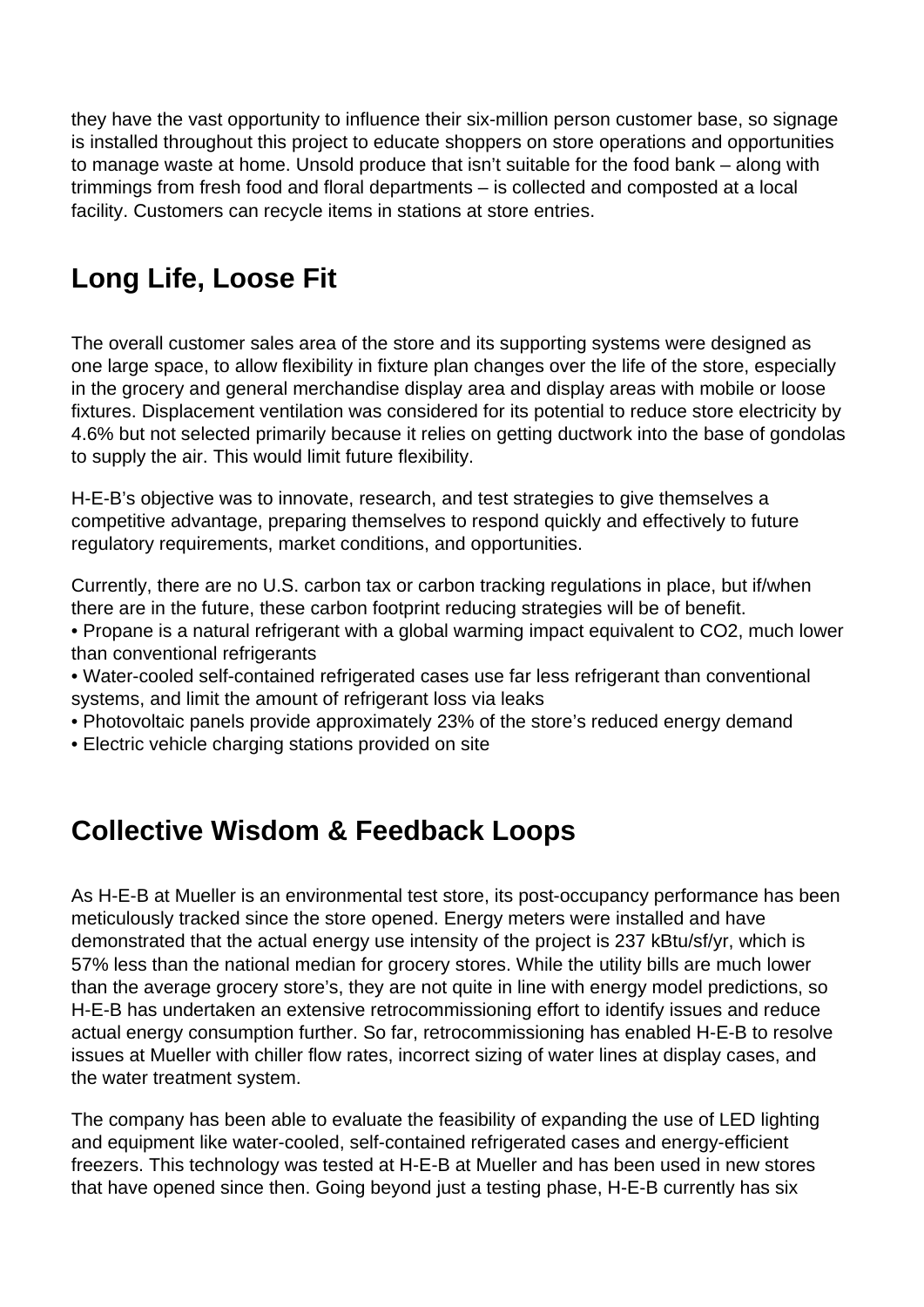LEED certified stores and has seen a twelve percent decrease per square foot across all stores in energy use over the last decade.

# **Other Information**

**Cost and Payback Analysis:** 

H-E-B's objective was to achieve a positive net present value for the cumulative capital investment premium in sustainable strategies, factoring in impacts such as utility costs, equipment longevity, maintenance, and store operations labor. Payback was calculated for all energy strategies considered for this project. The total payback for all energy strategies implemented was determined to be 6.2 years with a positive net present value. Some systems were considered then ruled out of the design due to unfavorable payback analysis results. For example, ground-source heat pump, thermal ice storage, and wind turbine systems were evaluated but ultimately not selected due to insufficient payback results.

Facility costs have major impact on H-E-B, and controlling them allows H-E-B to keep prices low to maintain and increase H-E-B's competitive advantage. For the Austin Mueller project, H-E-B made a construction and equipment systems capital investment beyond that of a typical H-E-B store, but the project costs had to still meet pro forma thresholds. Project capital investment premiums for environmental sustainability initiatives exceeding H-E-B standards were analyzed to ensure a positive net present value when evaluated as integrated system clusters.

#### **Process and Results:**

Inspired by the Rocky Mountain Institute's 2009 report, The Business Case for Sustainability, H-E-B hired RMI to conduct a charrette to establish goals, and strategies to achieve them, for new stores and remodel sustainability test projects. Energy, water, and waste were addressed in these charrette goals. A highly collaborative and integrated design process was utilized, including internal and external design and construction professionals and subject matter experts, with stakeholder input. H-E-B at Mueller was selected as the test store to first implement the charrette goals and strategies.

H-E-B Design + Construction engaged the design architect and architect of record, contractor, and engineers at the beginning of the Mueller store design process. H-E-B benchmarked their stores in 2010 to set a baseline for operations. The H-E-B at Mueller objective was to reduce energy and water use by 50% from the 2010 baseline, which was ultimately achieved.

Right-sizing the store, particularly the number of refrigerated cases, was a driver in the design process. The trend in recent years is for grocery stores to become increasingly larger, but H-E-B realized that some of the relatively small stores in the Austin region have quite high sales. A right-sizing exercise was performed to analyze the optimal number of refrigerated cases. A graph of an Austin store's sales demonstrated that a small percentage of refrigerated SKUs provide most of the sales while a significant percentage of SKUs together account for a very small fraction of sales.

Whole-system efficiency strategies from the RMI charrette and Mueller test store are being implemented across H-E-B's store portfolio. Refrigeration strategies have been refined in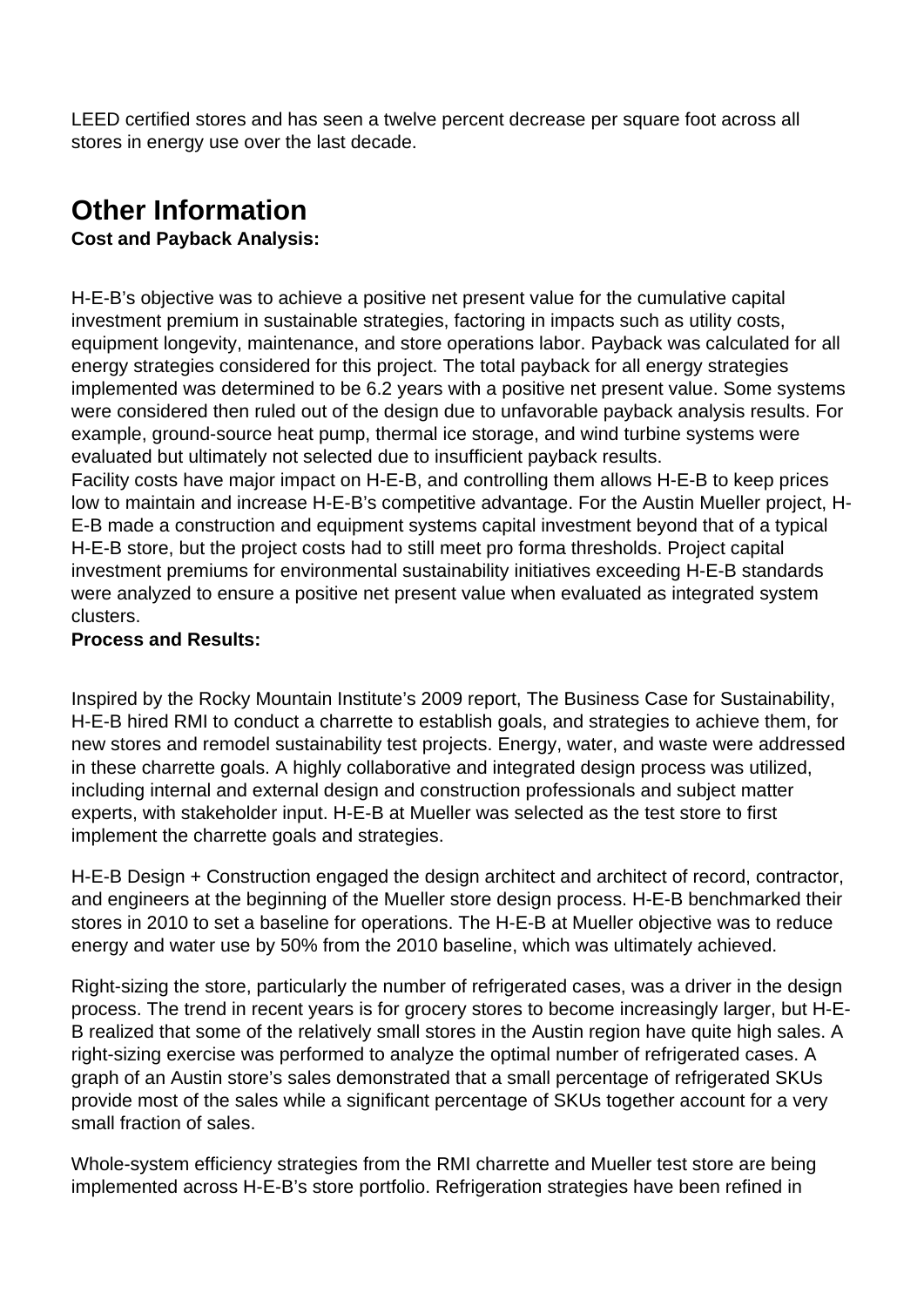recent projects, including electronic expansion valves in refrigerated cases to further reduce energy use.

#### **Rating System(s) Results:**

**Rating System:**  LEED for Retail New Construction (2009) **Rating Date:**  2014 **Score or Rating Result:**  Gold . **Rating System:**  Austin Energy Green Building **Rating Date:** 

2014 **Score or Rating Result:**  4 Stars

. .

### **Additional Images**



The Mueller neighborhood is a mixed-use urban village in Austin, Texas located just three miles from downtown and two miles from the University of Texas, with excellent access to public transportation, open space, and bike routes - Photo Credit: Lake|Flato Architects

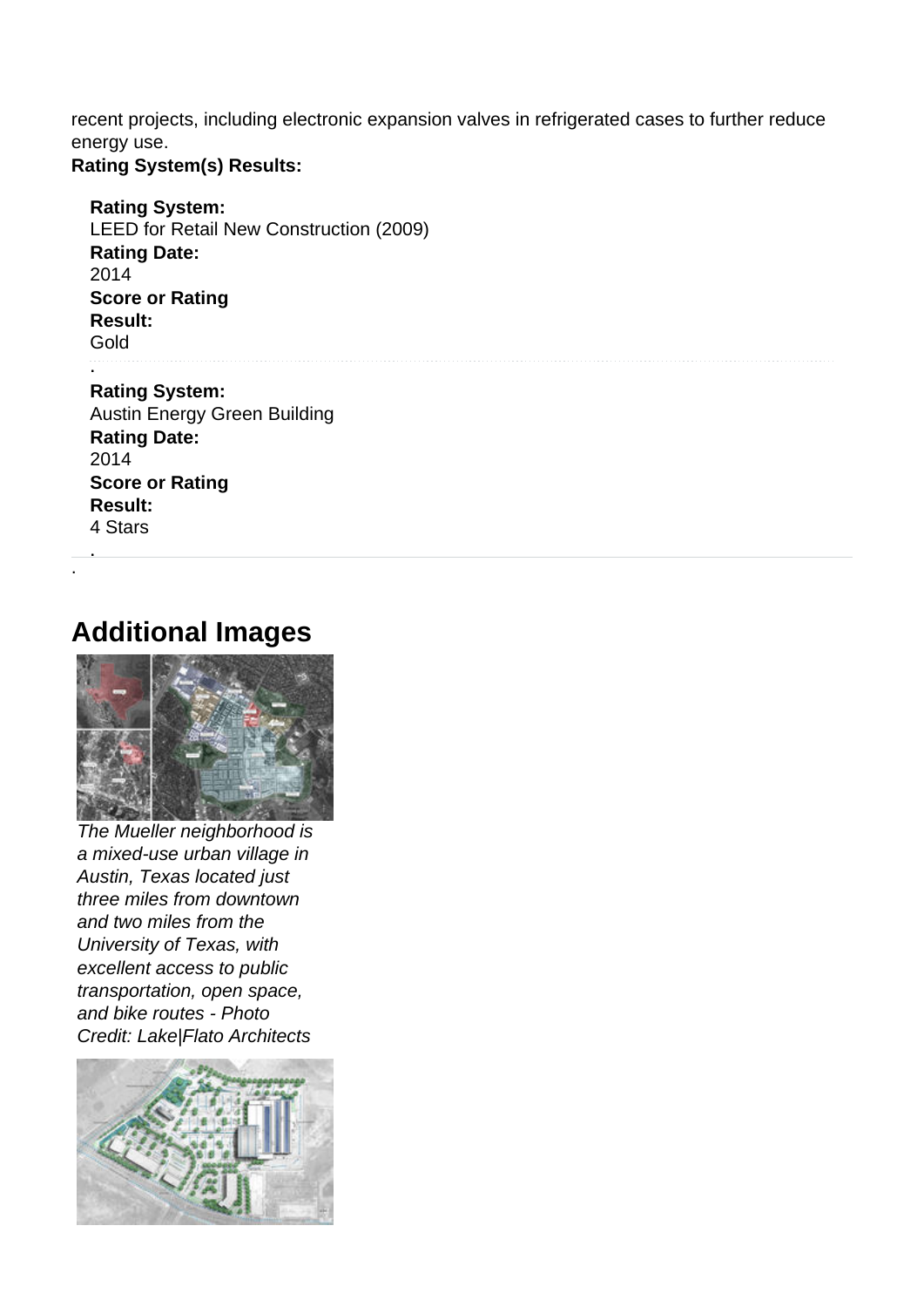A rain garden captures runoff from the parking lot, acting as a natural filtration system and slowing the flow of water into the regional quality system - Photo Credit: Selser Schaefer Architects, Lake|Flato **Architects** 



Grocery stores serve as important neighborhood amenities, so H-E-B has established public space throughout the Mueller store for community interaction - Photo Credit: H-E-B, Lake|Flato Architects



The arrival experience was thoughtfully designed, and the unconditioned vestibule serves as a transitional microclimate to mediate the temperature extremes between the parking area and conditioned store - Photo Credit: H-E-B, Arup, Selser Schaefer Architects, Lake|Flato Architects

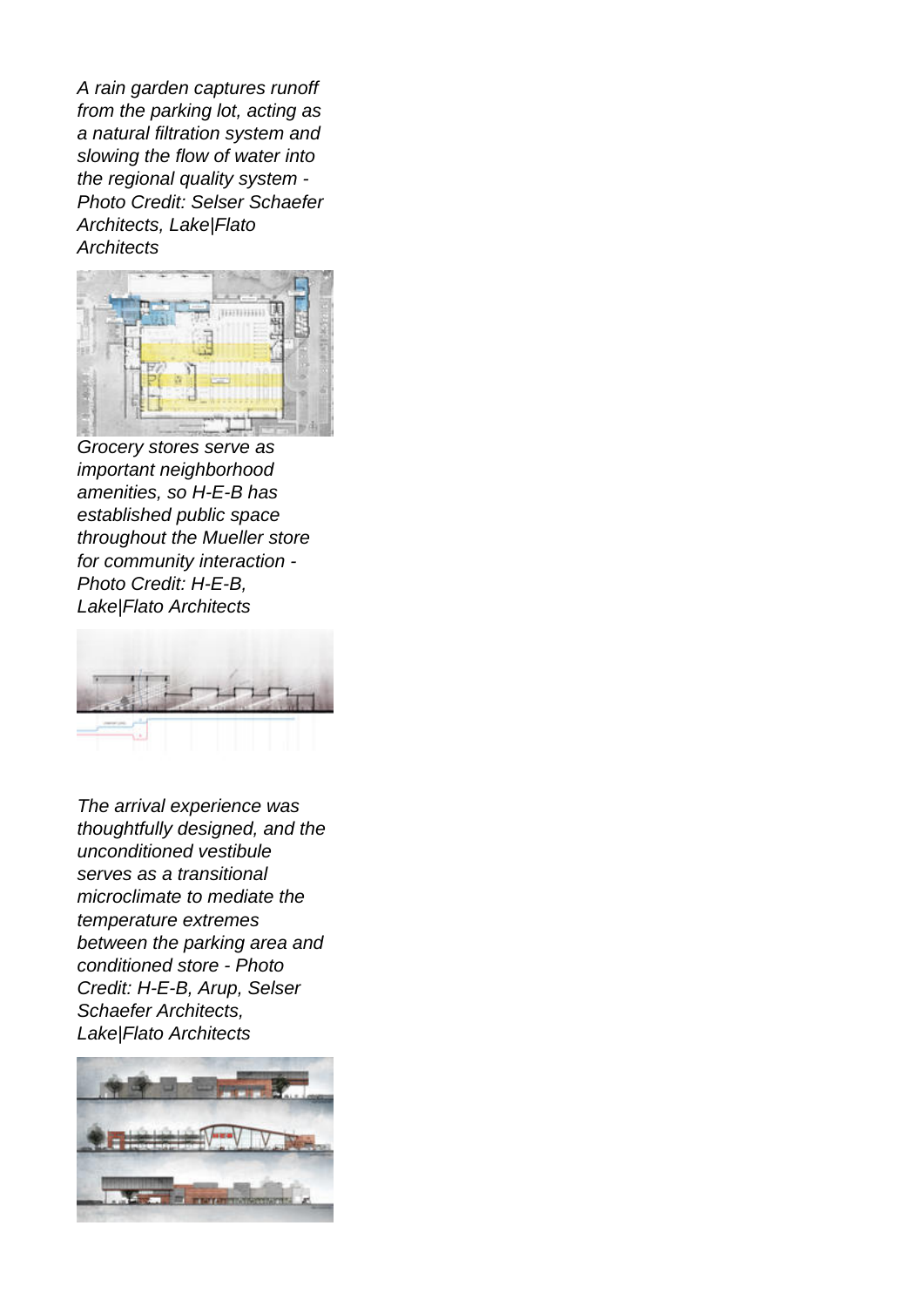A large canopy roof pays homage to the previous airplane hangars on the site. Functionally it acts as a shading device for the store and its many users. - Photo Credit: H-E-B, Lake|Flato **Architects** 



A grove of heritage oaks partially shades the parking lot, improving the customer arrival sequence. - Photo Credit: Lake|Flato Architects



Daylight is used to provide a pleasant shopping experience, encouraging customers to spend more time in the store - Photo Credit: Ray Briggs

.

# **Project Team and Contact Information**

**Primary Submission Contact: Sheila Morales .**morales.sheila@heb.com .H-E-B **.**646 South Flores Street San Antonio Texas 78204 .United States **Project Architect (if different from submission contact): Janet Selser .**jselser@selserschaefer.com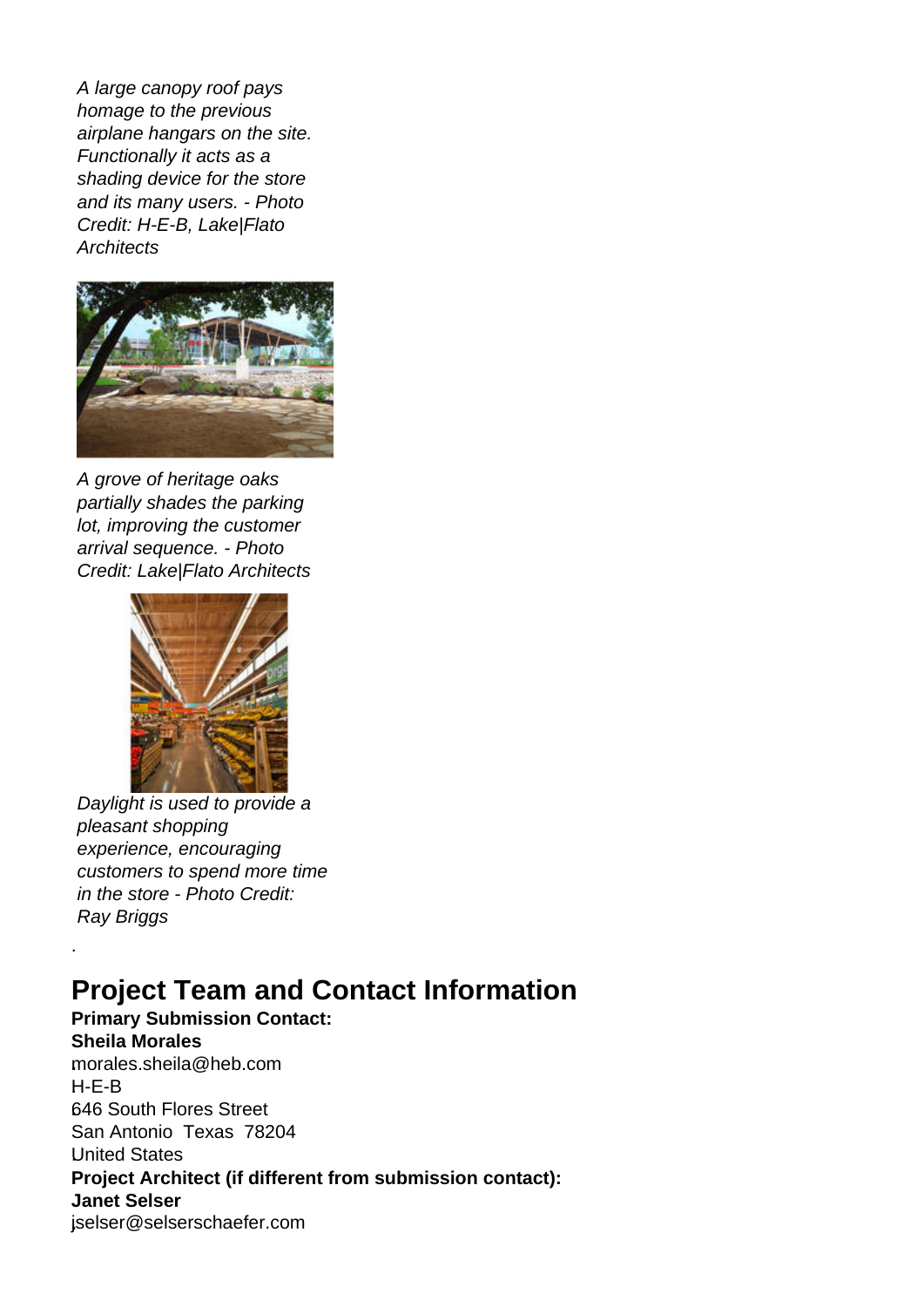.Selser Schaefer . **.**2002 E 6th St Tulsa Oklahoma 74104 .United States **Project Team:** 

| <b>Role on Team</b>              | <b>First</b><br><b>Name</b> | <b>Last Name</b> | <b>Company</b>                         | <b>Location</b>           |
|----------------------------------|-----------------------------|------------------|----------------------------------------|---------------------------|
| Design Architect                 | David                       | Lake             | Lake Flato Architects                  | San Antonio,<br>TХ        |
| <b>Sustainability Director</b>   | Heather                     | Holdridge        | Lake Flato Architects                  | San Antonio,<br>ТX        |
| <b>Project Manager</b>           | <b>Steve</b>                | Raike            | Lake Flato Architects                  | San Antonio,<br>ТX        |
| <b>Project Architect</b>         | John                        | <b>Byrd</b>      | Lake Flato Architects                  | San Antonio,<br>ТX        |
| <b>Sustainability Advisor</b>    | <b>Bob</b>                  | <b>Harris</b>    | Lake Flato Architects                  | San Antonio,<br>ТX        |
| Design Architect                 | William                     | <b>Triplett</b>  | $H-E-B$                                | San Antonio,<br>TX        |
| <b>Sustainability Director</b>   | Sheila                      | <b>Morales</b>   | $H-E-B$                                | San Antonio,<br>ТX        |
| Design Engineer                  | Charlie                     | Wernette         | $H-E-B$                                | San Antonio,<br>TX        |
| <b>Graphic Designer</b>          | Kenny                       | Duggan           | $H-E-B$                                | San Antonio,<br>TX        |
| <b>Construction Manager</b>      | Vernon                      | Haney            | $H-E-B$                                | San Antonio,<br><b>TX</b> |
| <b>Structural Engineer</b>       | Davy                        | <b>Beicker</b>   | <b>Beicker Martinez</b><br>Engineering | San Antonio,<br>ТX        |
| <b>MEP Engineer</b>              | Raj                         | Daswani          | Arup                                   | San<br>Francisco, CA      |
| <b>LEED Consultant</b>           | Elizabeth                   | Joyce            | Arup                                   | San Francisco<br>, CA     |
| <b>General Contractor</b>        | Kirby                       | <b>Baird</b>     | <b>SpawGlass</b><br>Contractors        | Austin, TX                |
| <b>Civil Engineer</b>            | Chris                       | Randazzo         | <b>Bury</b>                            | Austin, TX                |
| Sustainability for<br>Contractor | Deb                         | Ebersole         | <b>Studio D Consulting</b><br>& Design | Austin, TX                |
| Commissioning                    | John                        | Wixson           | Henderson<br>Engineers                 | Lenexa, KS                |